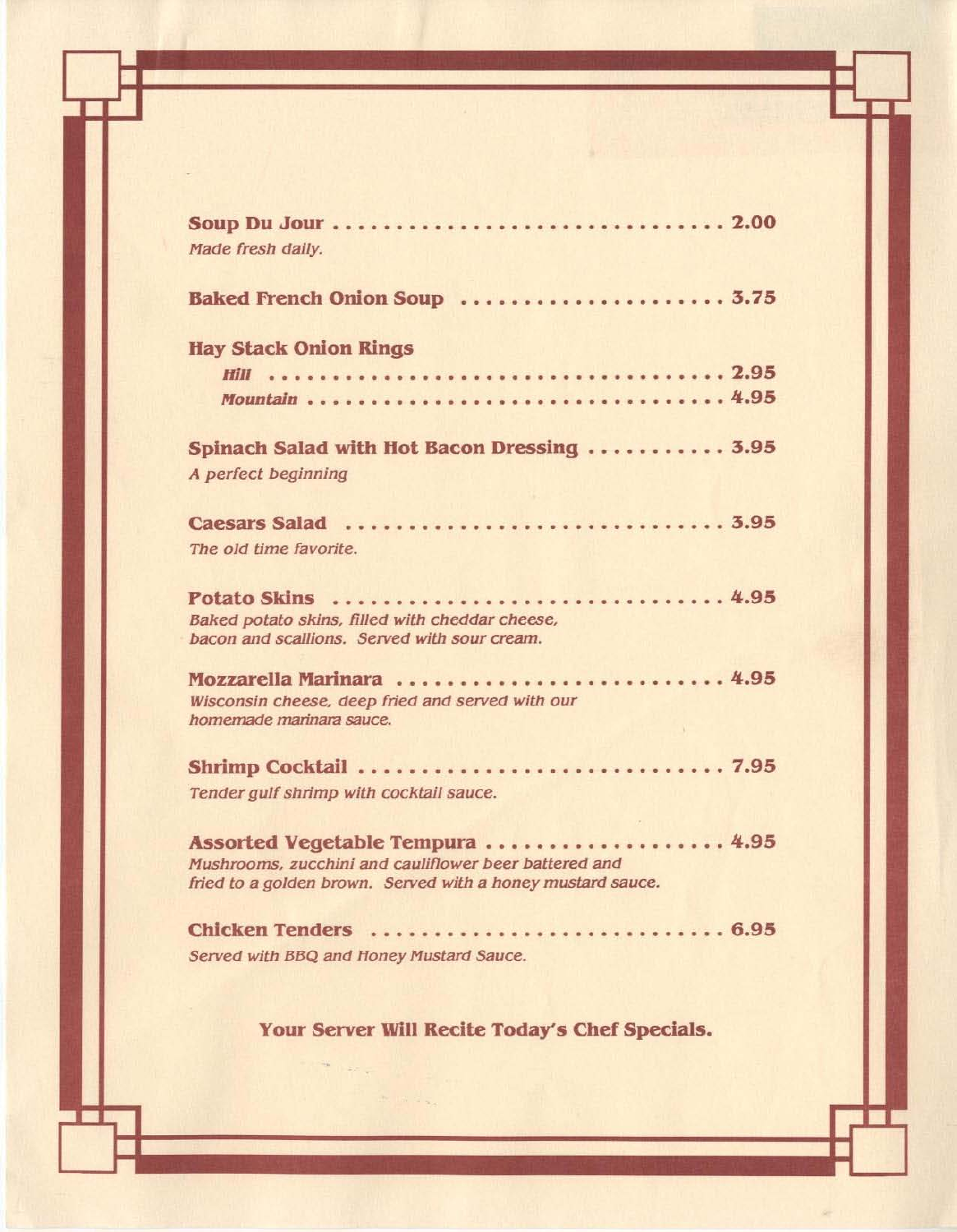## Maxwell's Signature Meals

| Veal Marsala 14.95<br>Tender Veal medallions sauteed and finished with our sauce marsala.                                                                                                      |  |  |  |  |  |  |  |  |  |  |
|------------------------------------------------------------------------------------------------------------------------------------------------------------------------------------------------|--|--|--|--|--|--|--|--|--|--|
| New York Strip Steak  15.95<br>The king of steaks.                                                                                                                                             |  |  |  |  |  |  |  |  |  |  |
| Broiled Filet Mignon with Sauce Bearnaise  16.95                                                                                                                                               |  |  |  |  |  |  |  |  |  |  |
| Tender veal medallions sauteed and topped with asparagus,<br>crab meat and sauce hollandaise.                                                                                                  |  |  |  |  |  |  |  |  |  |  |
| Broiled Pork Chop Stuffed with Apple Sage Dressing 13.95                                                                                                                                       |  |  |  |  |  |  |  |  |  |  |
| <b>Full Rack  15.95</b><br><b>Baby Back Ribs</b><br><b>Baked in our own sauce</b><br>Half Rack 10.95                                                                                           |  |  |  |  |  |  |  |  |  |  |
| Pan Fried Fillet of Sole  14.95<br>Pan fried in our own pistachio nut breading.                                                                                                                |  |  |  |  |  |  |  |  |  |  |
| Broiled Whitefish Chardonnay  13.95<br>Fresh whitefish finished with a hint of chardonnay.                                                                                                     |  |  |  |  |  |  |  |  |  |  |
| Sauteed Shrimp and Scallops Provencal  15.95<br>Sauteed shrimp and scallops with tomatoes, scallions,<br>garlic and mushrooms.                                                                 |  |  |  |  |  |  |  |  |  |  |
| Deep fried with our own coconut batter.                                                                                                                                                        |  |  |  |  |  |  |  |  |  |  |
| Chicken Four Seasons  12.95<br>Boneless breast of chicken topped with green peppers, red peppers,<br>onions and mushrooms.                                                                     |  |  |  |  |  |  |  |  |  |  |
| All dinners Are Served With Your Choice of Soup<br>or a Garden Fresh Salad With Your Choice of Dressing.<br>Sauteed Vegetables, Your Choice of Rice,<br><b>Baked or Oven Roasted Potatoes.</b> |  |  |  |  |  |  |  |  |  |  |